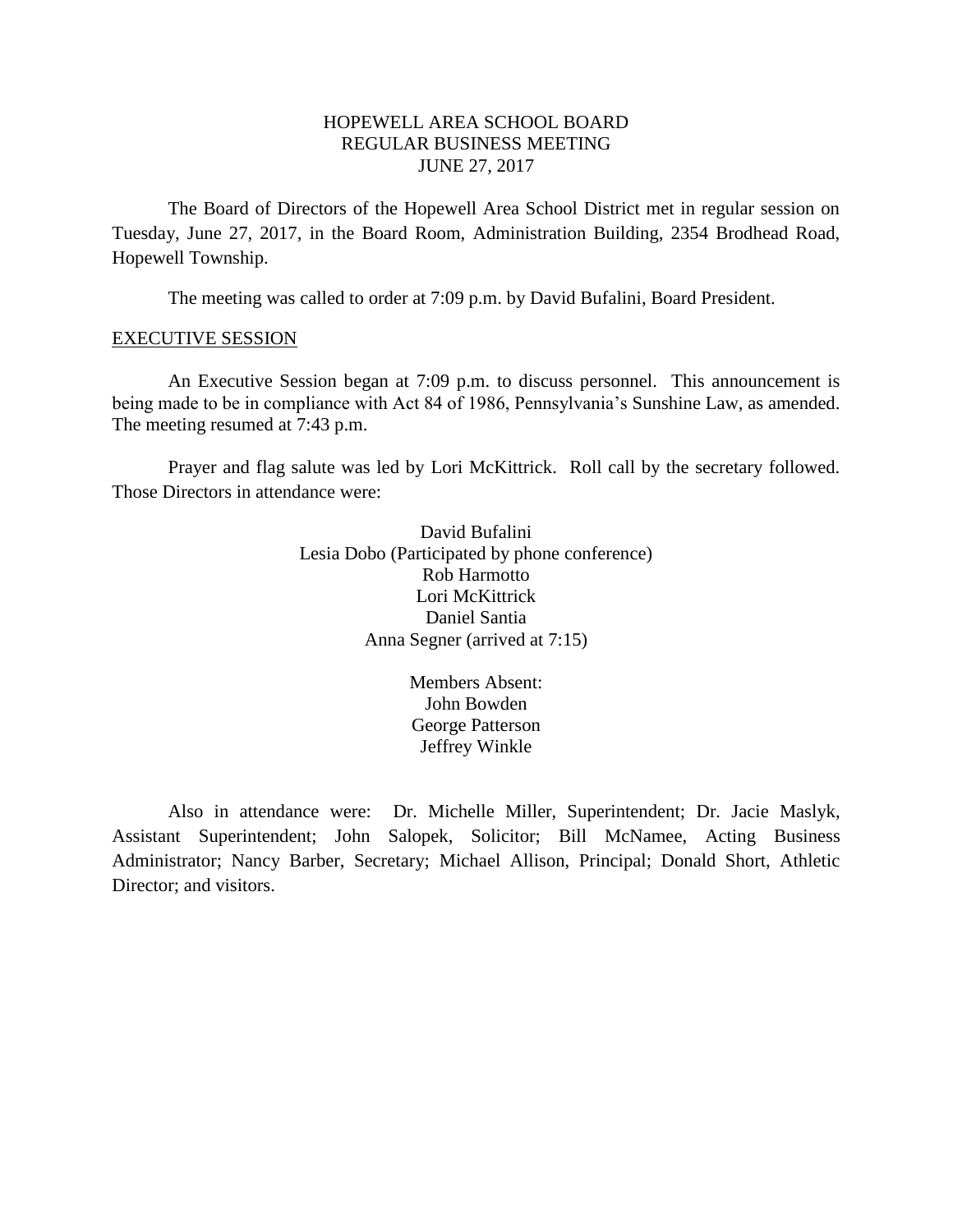Mr. Bufalini asked for approval of minutes.

# APPROVAL OF GROUPED ITEMS

## MOTION #1

By Daniel Santia, seconded by Rob Harmotto, to approve items (1) through (3) as presented in accordance with the School Board's agreement for grouping items in a single motion. MOTION carried unanimously by an affirmative vote of all Directors in attendance.

## Approval of Minutes

- 1. Recommendation to approve the May 9, 2017 work meeting minutes as presented.
- 2. Recommendation to approve the May 23, 2017 business meeting minutes as presented.
- 3. Recommendation to approve the June 13, 2017 work meeting minutes as presented.

## APPROVAL OF GROUPED ITEMS

## MOTION #2

By Lori McKittrick, seconded by Anna Segner, to approve items (1) through (3) as presented in accordance with School Board's agreement for grouping items in a single motion. MOTION carried unanimously by an affirmative vote of all Directors in attendance.

## Tax Collectors' Report

1. Recommendation to accept report for taxes collected for the month of May 2017, as presented, and make said report a part of these minutes.

## Treasurer's Report

2. Recommendation to accept report of the Treasurer for the month of May 2017, as presented, and make said report a part of these minutes.

## Financial Statements

3. Recommendation to accept Financial Statements for the month of May 2017, as presented, and make said statements a part of these minutes.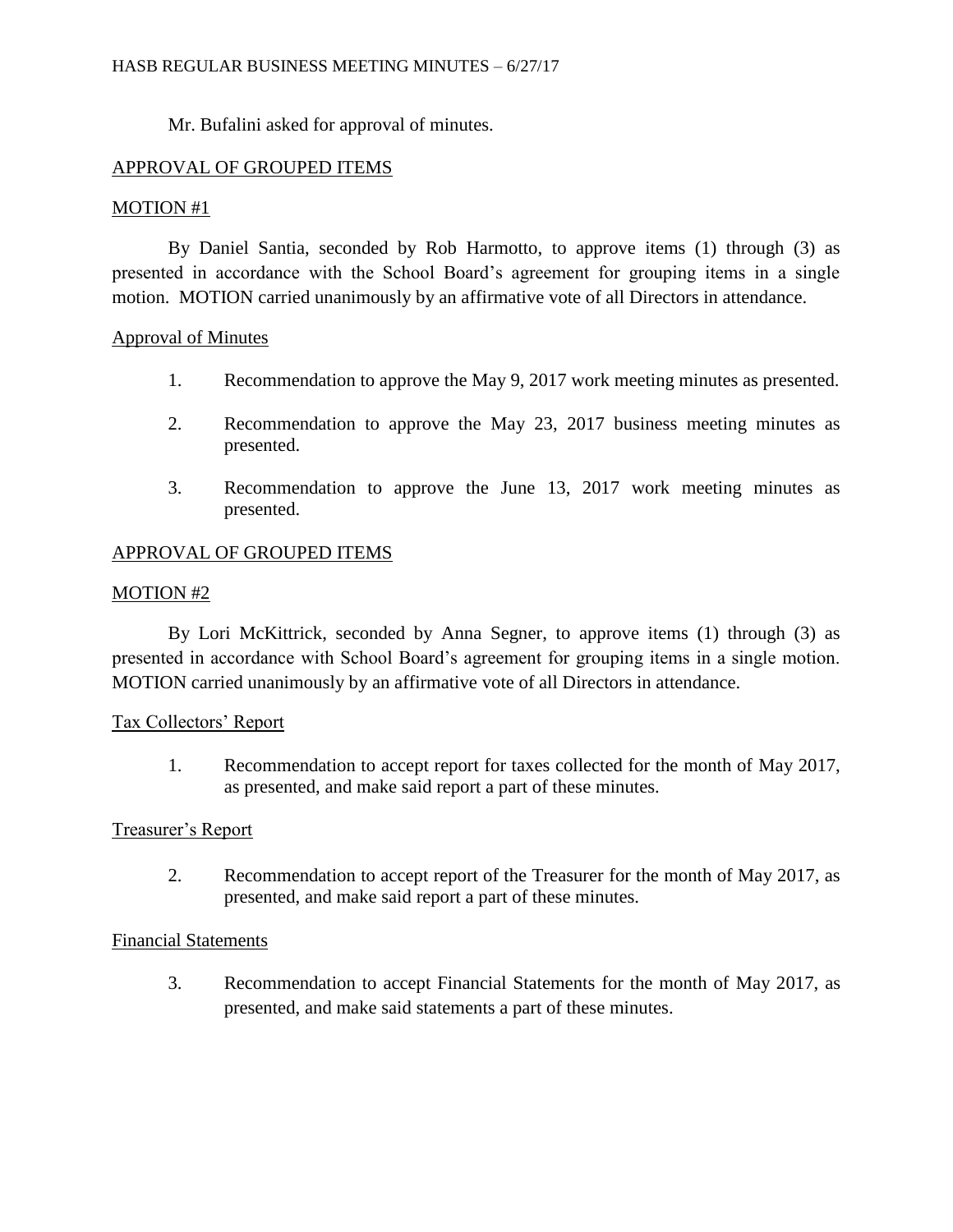### VISITOR'S COMMENTS

No visitors wished to address the Board.

At this time Mr. Bufalini asked that Committee discussion and recommendations begin.

## **Education/Curriculum/Instruction by Anna Segner**

### MOTION #3

By Anna Segner, seconded by Lori McKittrick, to approve the five-year affiliation agreement with Slippery Rock University for placement of student teachers beginning in the 2017-2018 school year. MOTION carried unanimously by an affirmative vote of all Directors in attendance.

### MOTION #4

By Anna Segner, seconded by Daniel Santia, to accept the resignation of Nicole Lash as Co-Sponsor of the Graphica Club, effective June 2, 2017. MOTION carried unanimously by an affirmative vote of all Directors in attendance.

## **Buildings and Grounds by Anna Segner, Chair**

### MOTION #5

By Anna Segner, seconded by Lori McKittrick, to approve the proposal from The Motz Group in the amount of \$2,350.00 for football field turf cleaning and repair. MOTION carried unanimously by an affirmative vote of all Directors in attendance.

### MOTION #6

By Anna Segner, seconded by Daniel Santia, to approve the request from David Tadich for use of the Junior High Baseball Field on July 22, 2017 (rain date August 5, 2017) from 9:00 a.m. until 6:00 p.m. for their annual Serbian Softball Tournament. MOTION carried unanimously by an affirmative vote of all Directors in attendance.

### MOTION #7

By Anna Segner, seconded by Lori McKittrick, to approve the Agreement with Cape Fox Professional Services, LLC (a subcontractor to PennDOT) for use of Margaret Ross parking lot on Saturdays and Sundays from July 8 through October 1, pending availability, for the Beaver County Career and Technology Center to provide motorcycle training and education. The BCCTC is providing the training through a collaborative partnership with Cape Fox Professional Services, LLC. MOTION carried unanimously by an affirmative vote of all Directors in attendance.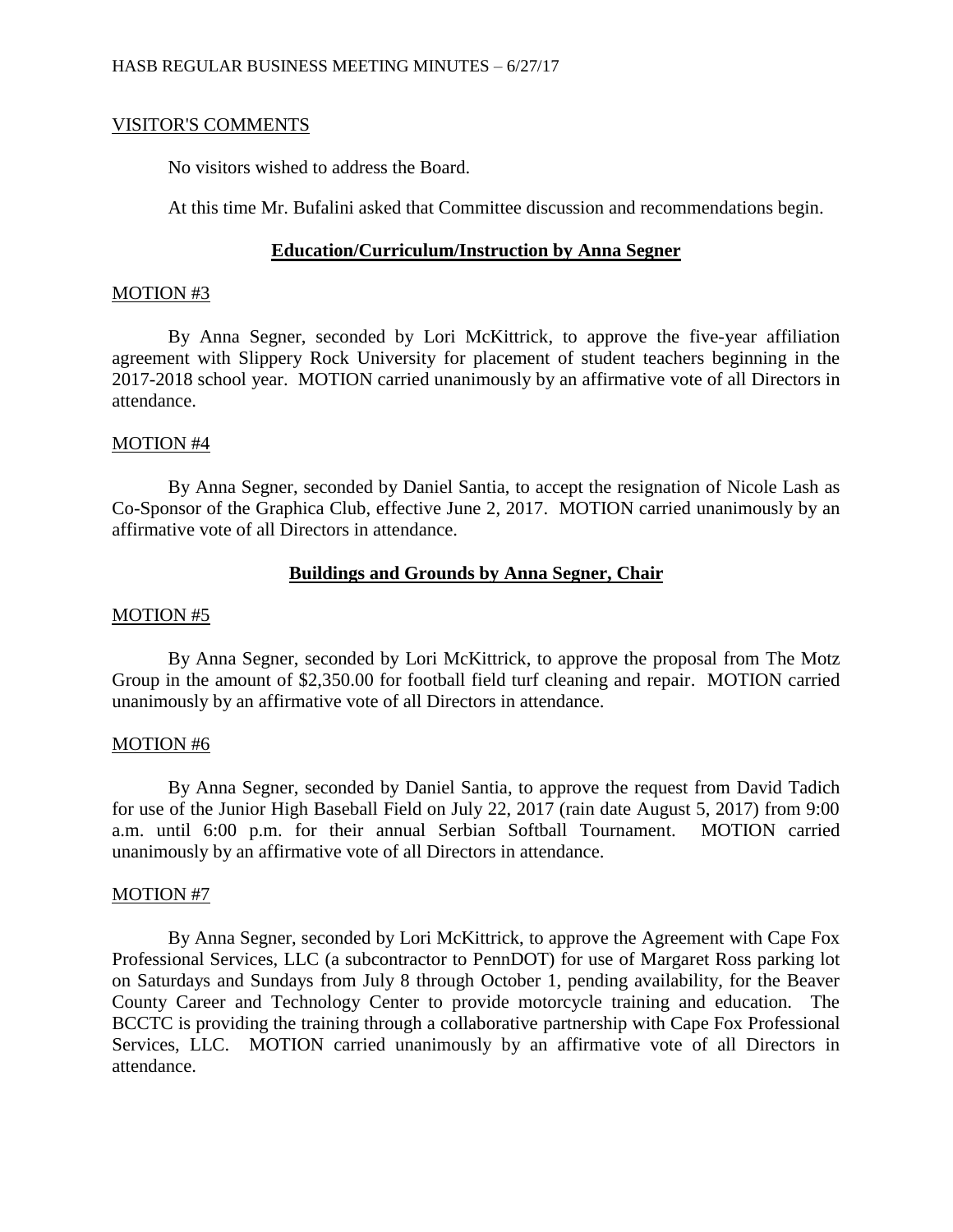# **Finance and Budget by Anna Segner**

### APPROVAL OF GROUPED ITEMS

### MOTION #8

By Anna Segner, seconded by Lori McKittrick, to approve items (1) and (2) and to ratify item (3) as presented in accordance with School Board's agreement for grouping items in a single motion. MOTION carried unanimously by an affirmative roll call vote of all Directors in attendance.

- 1. General Fund payments in the amount of \$235,234.01
- 2. Cafeteria Fund payments in the amount of \$78,611.41
- 3. General Fund payments in the amount of \$2,568,420.75

## MOTION #9

By Anna Segner, seconded by Lori McKittrick to approve the contract with eSchool View to maintain the District website at a cost of \$1,932.00 for the 2017-2018 school year. MOTION carried unanimously by an affirmative vote of all Directors in attendance.

## APPROVAL OF GROUPED ITEMS

### MOTION #10

By Anna Segner, seconded by Lori McKittrick, to approve items (1) and (2) as presented in accordance with School Board's agreement for grouping items in a single motion. MOTION carried unanimously by an affirmative vote of all Directors in attendance.

1. Renew the following insurance coverage through PSBA Insurance Trust for the period July 1, 2017 through June 30, 2018:

| Privacy and Network Liability      | \$9,560.00  |
|------------------------------------|-------------|
| <b>School Leaders Liability</b>    | \$15,996.00 |
| General Liability/Excess Liability | \$96,764.00 |
| Automobile                         | \$39,068.00 |

2. Approve insurance coverage through Brickstreet Insurance to provide Workers Compensation insurance for the period of July 1, 2017 through June 30, 2018 at a cost of \$234,524.00.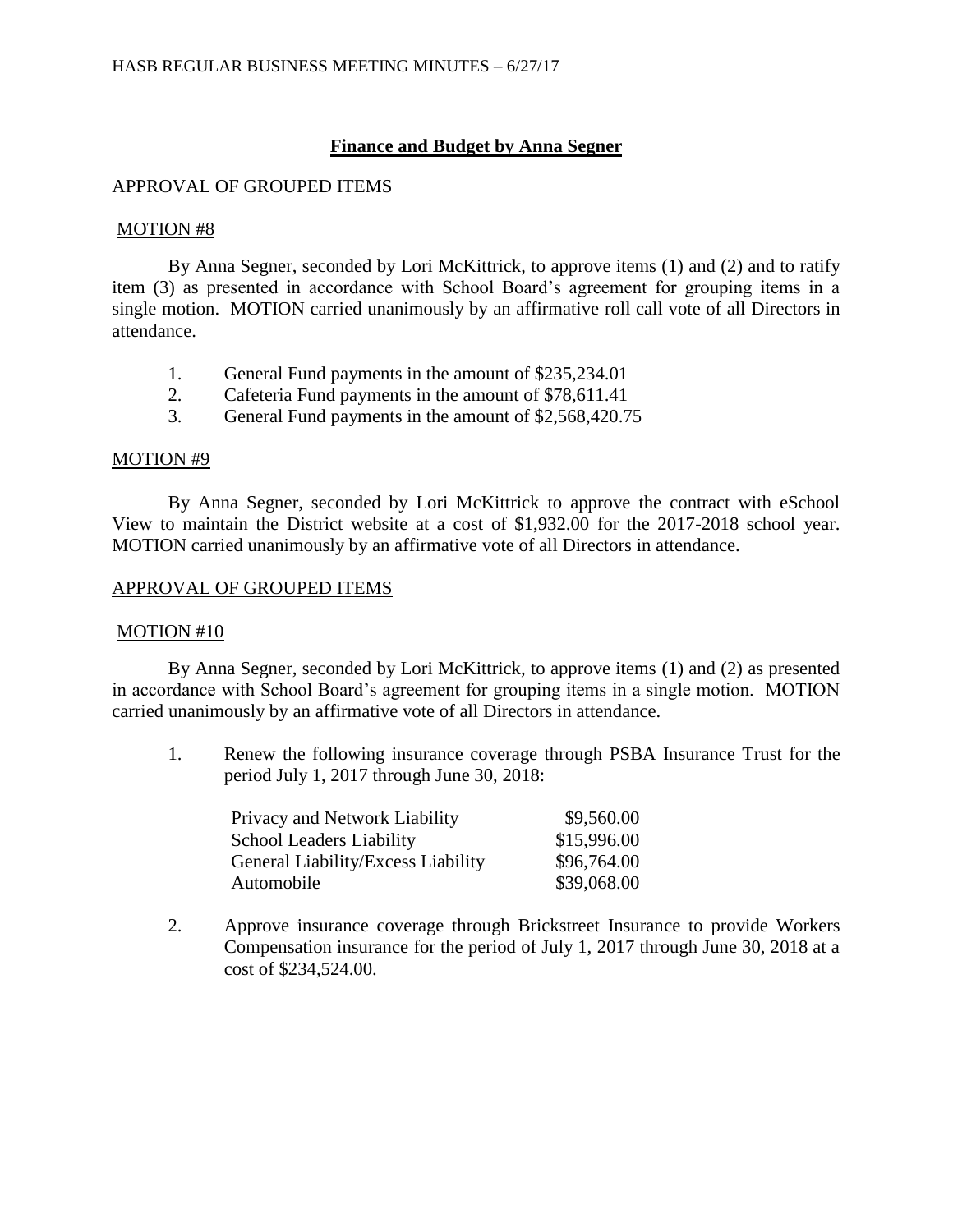### MOTION #11

By Anna Segner, seconded by Daniel Santia, to approve the Hopewell Area School District Business Administrator as its authorized representative to receive all tax information and records from Berkheimer, Inc. MOTION carried unanimously by an affirmative vote of all Directors in attendance.

#### MOTION #12

By Anna Segner, seconded by Lori McKittrick, to approve the ratification of the renewal of a 9 month Certificate of Deposit in the amount of \$1,027,152.38 from WesBanco with an interest rate of 1.00% to mature on March 22, 2018. MOTION carried unanimously by an affirmative vote of all Directors in attendance.

#### MOTION #13

By Anna Segner, seconded by Daniel Santia, to approve the third party agreement for release of Highmark, Inc. healthcare data, with Noriene Plate, new BVIU secretary, as of July 1, 2017. MOTION carried unanimously by an affirmative vote of all Directors in attendance.

#### MOTION #14

By Anna Segner, seconded by Daniel Santia, to approve the submission of the claim form to K4 Class Action. This is a class action settlement as a result of PA Cyber agreeing to pay a total net settlement of \$2,800,000 for allegations of improperly billing and receiving funds from school districts for K4 education. MOTION carried unanimously by an affirmative vote of all Directors in attendance.

#### MOTION #15

By Anna Segner, seconded by Lori McKittrick, to approve the 2 year agreement with IU13 to provide Microsoft volume licensing for computers and servers. MOTION carried unanimously by an affirmative vote of all Directors in attendance.

### **Legislative by Lori McKittrick, Co-Chair**

#### MOTION #16

By Lori McKittrick, seconded by Daniel Santia, to approve the appointment of Nancy Barber as School Board Secretary for the period July 1, 2017 to June 30, 2021 at an annual salary of \$2,500. MOTION carried unanimously by an affirmative vote of all Directors in attendance

#### MOTION #17

By Lori McKittrick, seconded by Anna Segner, to approve the appointment of Dr. Jacie Maslyk as Open Records Officer for the Hopewell Area School District, effective July 1, 2017. MOTION carried unanimously by an affirmative vote of all Directors in attendance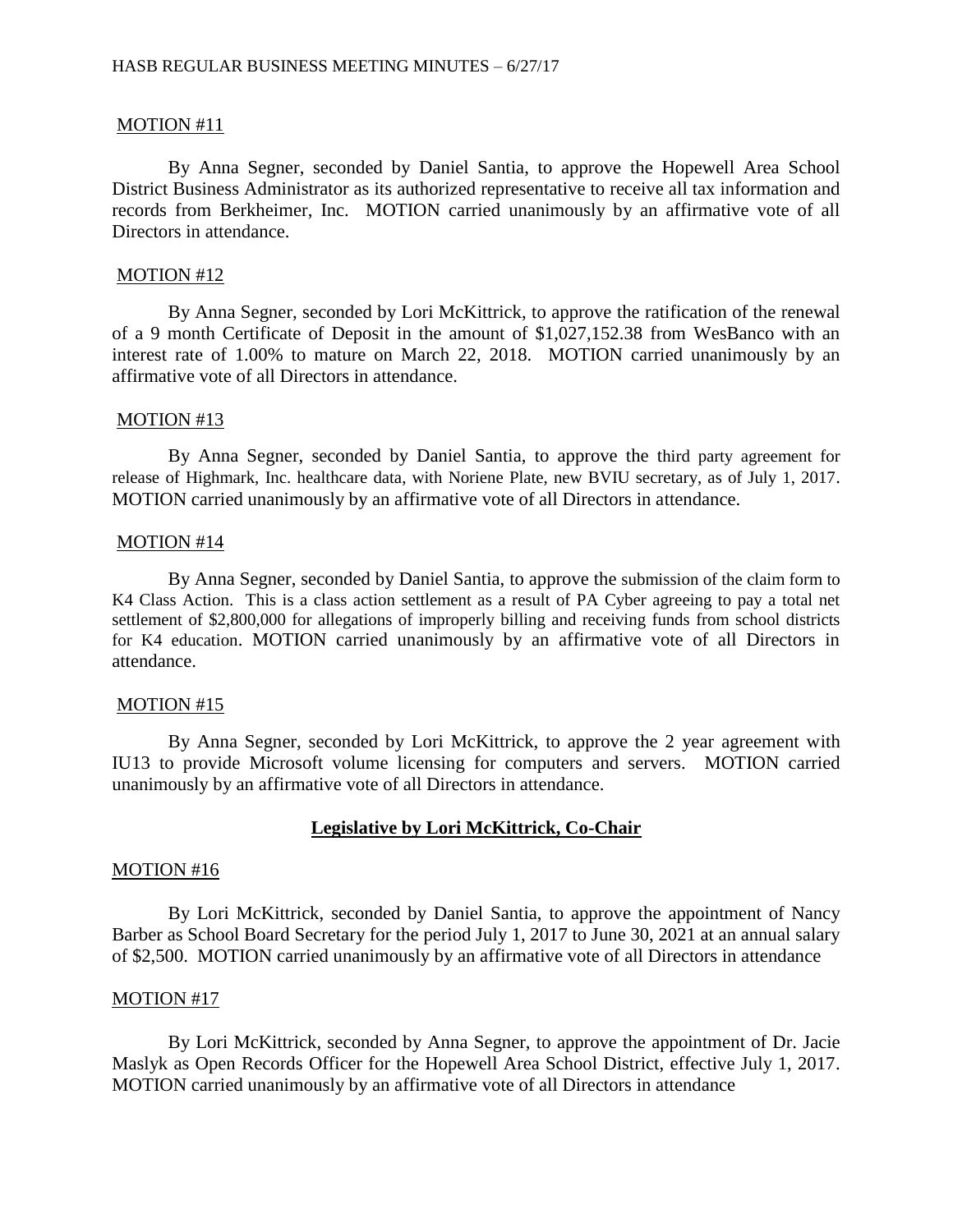## **Nutrition & Food Service by Lori McKittrick, Chair**

### MOTION #18

By Lori McKittrick, seconded by Anna Segner, to approve the Agreement between the BVIU and the District to provide students with services authorized by the National School Breakfast and Lunch Program effective July 1, 2017 through June 30, 2018. This permits the BVIU to provide services accordingly for District students attending New Horizon School. MOTION carried unanimously by an affirmative vote of all Directors in attendance

### **Personnel by Rob Harmotto, Chair**

### MOTION #19

By Rob Harmotto, seconded by Lesia Dobo, to approve the Memorandum of Understanding with the Hopewell (Custodian/Maintenance) Educational Support Personnel Association resolving Grievance No. 2015-16 #5 regarding posting of vacancies. MOTION carried by a vote of 5 to 1, with Mrs. Dobo voting no.

### MOTION #20

By Rob Harmotto, seconded by Lori McKittrick, to approve the Collective Bargaining Agreement with the Hopewell (Custodian/Maintenance) Educational Support Personnel Association for the period July 1, 2016 through June 30, 2020. MOTION carried unanimously by an affirmative roll call vote of all Directors in attendance.

### MOTION #21

By Rob Harmotto, seconded by Daniel Santia, to approve the employment of Vincenzo Kortstam, Head Girl's Soccer Coach, effective June 28, 2017. MOTION carried unanimously by an affirmative vote of all Directors in attendance.

### MOTION #22

By Rob Harmotto, seconded by Lori McKittrick, to accept the resignation of Dirk Hartman, boys' Varsity Head Golf Coach, effective June 2, 2017. MOTION carried unanimously by an affirmative vote of all Directors in attendance.

### MOTION #23

By Rob Harmotto, seconded by Anna Segner, to approve the employment of Sydney Sterner as 1<sup>st</sup> Assistant Girls' Tennis Coach, effective June 27, 2017. MOTION carried unanimously by an affirmative vote of all Directors in attendance.